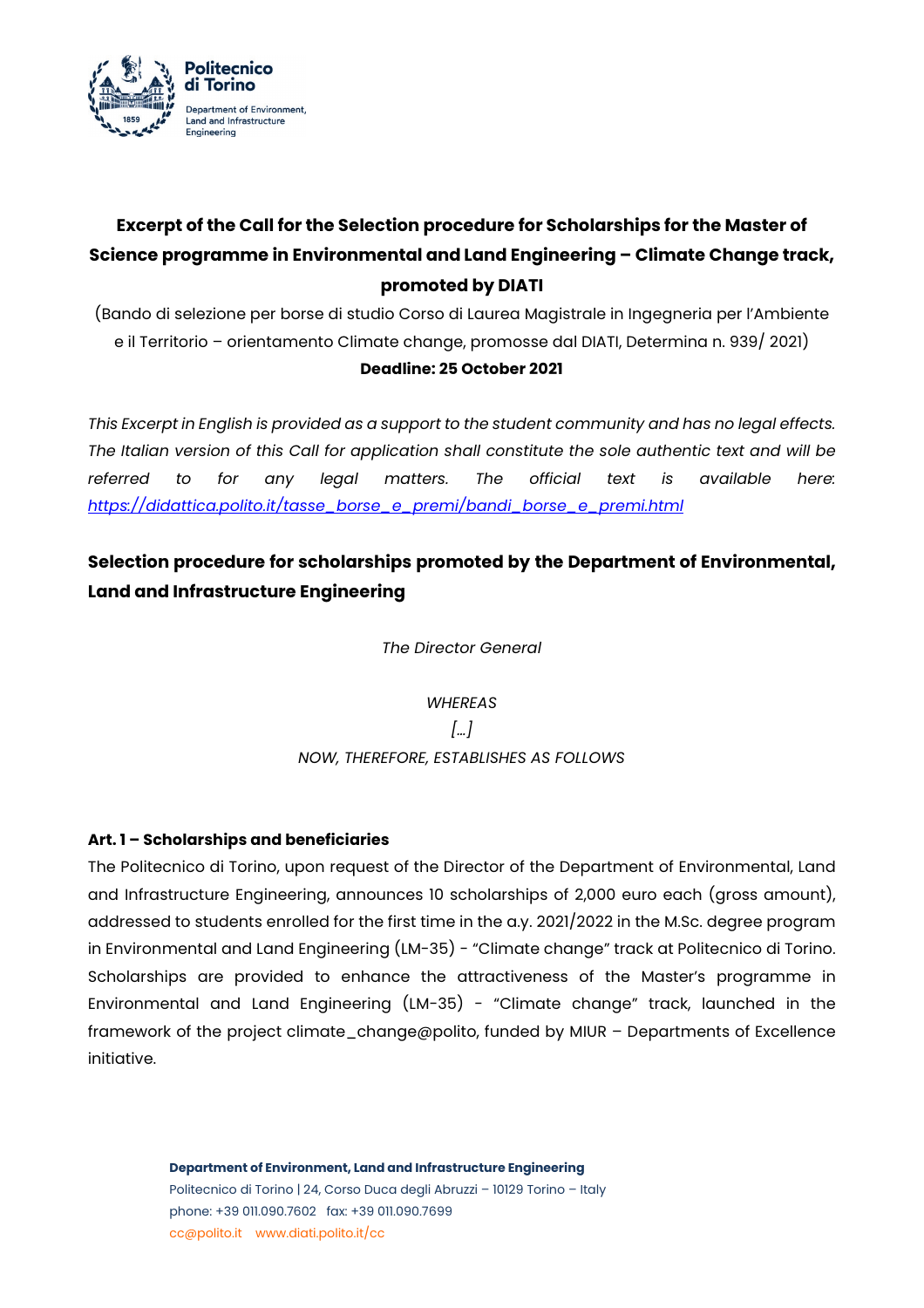

#### **Art. 2 - Requirements**

In order to apply for the scholarships, applicants must fulfill the following requirements: • send the request to be admitted to the Master's degree programme in Environmental and Land Engineering (Laurea magistrale in Ingegneria per l'Ambiente e il Territorio - LM-35) at Politecnico di Torino for the a.y. 2021/2022 through Apply@polito by **22 October 2021** And, in order to be assigned with the scholarship, beneficiaries shall:

• be enrolled in the Master's degree programme in Environmental and Land Engineering (Laurea magistrale in Ingegneria per l'Ambiente e il Territorio - LM-35) at Politecnico di Torino for the a.y. 2021/2022 **by 26 November 2021**;

• having selected the "Climate change" track when defining the career plan.

## **Art. 3 – Exclusions**

Candidates attending Politecnico di Torino's international exchange Double-Degree – INCOMING projects are not eligible for such call.

## **Art. 4 – Compatibilities and incompatibilities**

Scholarships are not cumulative with those provided by the Regional Agency for the Right to Education of Piedmont (E.Di.S.U. Piemonte) or by other Regional or local Agencies for the Right to Education; in case of award of both types of scholarships the candidate shall opt for one of the two. Moreover, Scholarships are not cumulative with those for students coming from a foreign university enrolled for the first time in a Master programme at Politecnico di Torino in the a.y. 2021/2022 within the project TOPoliTO. Scholarships are combinable with part-time collaborations or other benefits deriving from other initiative for the promotion of the right to education awarded by Politecnico.

#### **Art. 5 – Application procedure**

Applications shall be sent by October 25<sup>th</sup>, 2021 through the on-line platform "Apply". Applicants must log into their personal page of the Teaching Portal / Portale della Didattica (for students who graduated at Politecnico di Torino) or register to the Apply procedure (for students who graduated in another University) and follow this path: "Select your course" – "Add application" – "Research and academic scholarships" – "Scholarships & prizes").

In order to send the application properly it is necessary to confirm your data and send the request. No attachments are required.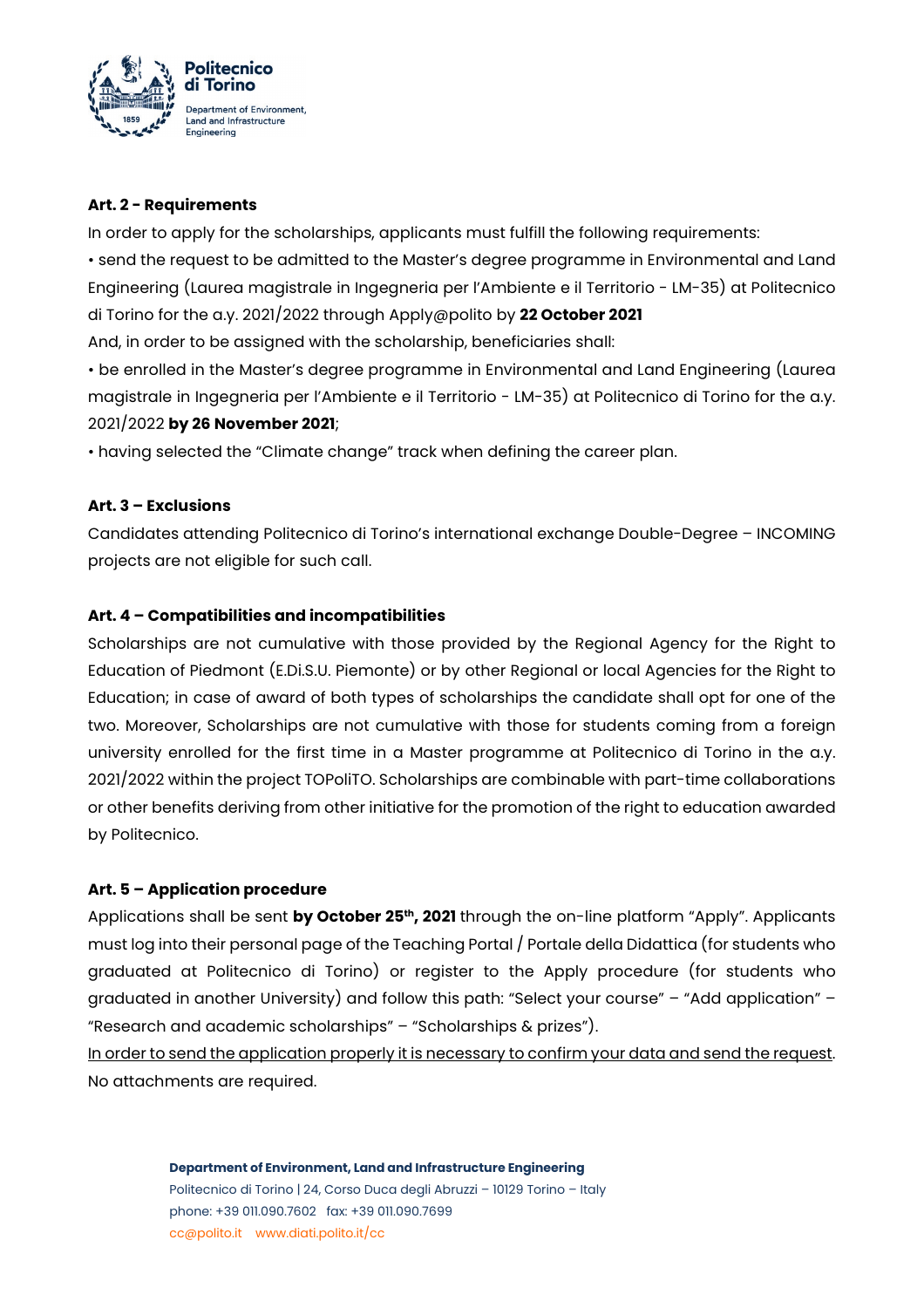

The finalization of the online application corresponds to the request of participation this call and entails acceptance of the call contents. The applicant is responsible for verifying the proper finalization of the procedure.

#### **Art. 6 - Ranking list**

Once this announcement is expired, the Teaching Area verifies which candidates meet the eligibility requirements stated in Art. 2 and defines a ranking list of eligible candidates based on the Bachelor career.

Candidates not meeting the requirements will be excluded and will receive a notification by email to the institutional e-mail address (for graduates at Politecnico di Torino) or to the e-mail address noted in the application form (for external applicants).

A Commission, composed of professors of Politecnico di Torino, whose judgment is final, will define the ranking list on the basis of the evaluation of the final grade obtained at the Bachelor graduation and the number of semesters needed to graduate.

In case of equal ranking scores, priority will be given to candidates with the highest final grade, where a grade equaled to 110 cum laude will be considered higher than 110. In case the Bachelor degree is issued by a foreign university, the Commission will make a relative evaluation.

In case of further equal ranking scores, the scholarship will be granted to the candidate with the lowest "ISEE Universitario" or "ISEE Parificato" for foreign students […]. In case of absence of an "ISEE Universitario / Parificato", candidates will be assigned with the highest ISEE economic value recognized by Politecnico di Torino, according to the Guide to student contributions for a.y. 2021/2022.

The ranking list of candidates will be published here: [https://didattica.polito.it/tasse\\_borse\\_e\\_premi/bandi\\_borse\\_e\\_premi.html](https://didattica.polito.it/tasse_borse_e_premi/bandi_borse_e_premi.html) by the deadline published in the same webpage. The ranking list is provisional, until the completion of the procedure described at Art. 7

#### **Art. 7 – Scholarships award**

After the deadline of 26 November 2021, the Education Services (GESD) will verify the requirements described in article 2 for students included in the ranking list at art. 6. Candidates who will not meet such requirements will be excluded and will receive a notification e-mail to the institutional e-mail address (for graduates at Politecnico di Torino) or to the e-mail address noted in the application form (for external applicants).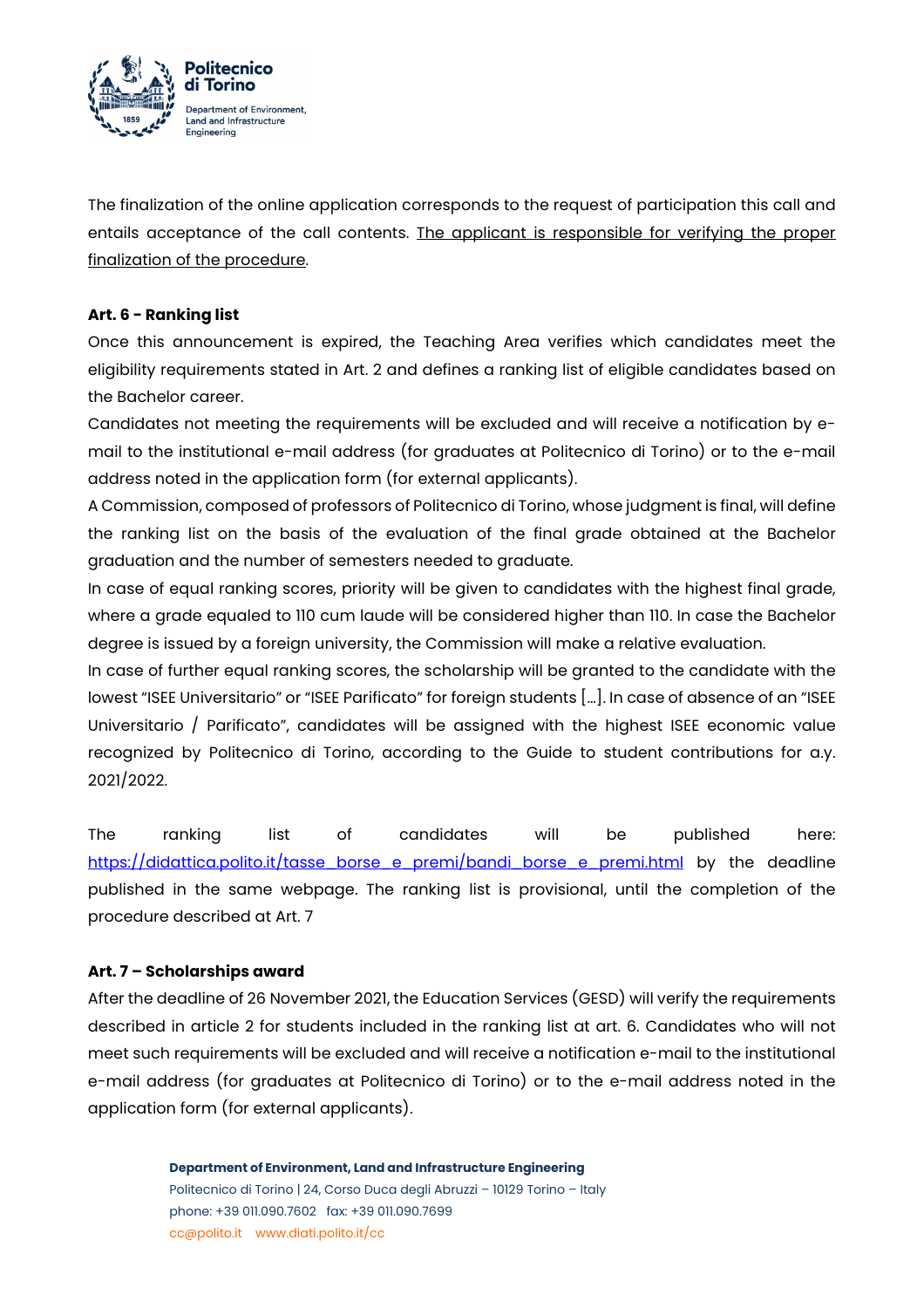

Scholarships will be then granted to the first 10 candidates with the highest score in the ranking list. The definitive ranking list will be published here: [https://didattica.polito.it/tasse\\_borse\\_e\\_premi/bandi\\_borse\\_e\\_premi.html](https://didattica.polito.it/tasse_borse_e_premi/bandi_borse_e_premi.html) by the deadline published in the same webpage.

Candidates who will be awarded with the scholarships will be also notified by e-mail through the institutional e-mail address.

## **Art. 8 - Acceptance of scholarships and withdrawals**

By the deadline set in the communication of scholarship award at art. 7, awarded students shall confirm acceptance of the scholarship by following the instructions indicated in the same communication.

In case of withdrawal by one or more selected candidates, the scholarship will be awarded to the following candidate(s) in the ranking list.

#### **Art. 9 – Scholarships payment**

[…]

The award may be subject to IRPEF taxation because it shall be considered as income equivalent to that of an employee. In order to establish the correct tax category, the student will therefore be required to fill out the related online form, that can be found in the Tuition Fees and Payments section of the Teaching Portal.

#### **Art. 10 – Privacy Policy**

In accordance with the General Data Protection Regulation (EU Regulation 2016/679) and the "Code regarding the protection of personal data" (Legislative Decree No. 196 of 30th June 2003 and further amendments) personal data are processed by Politecnico di Torino exclusively for the selection process in pursuit of the university aims and in accordance with the transparency purposes

imposed by the law. The processing of personal data is based on the principles of correctness, lawfulness and relevance of purposes. More information on the processing of personal data is available at: https://didattica.polito.it/privacy. The Responsible of this Call proceedings is Mrs. Giovanna Palazzo.